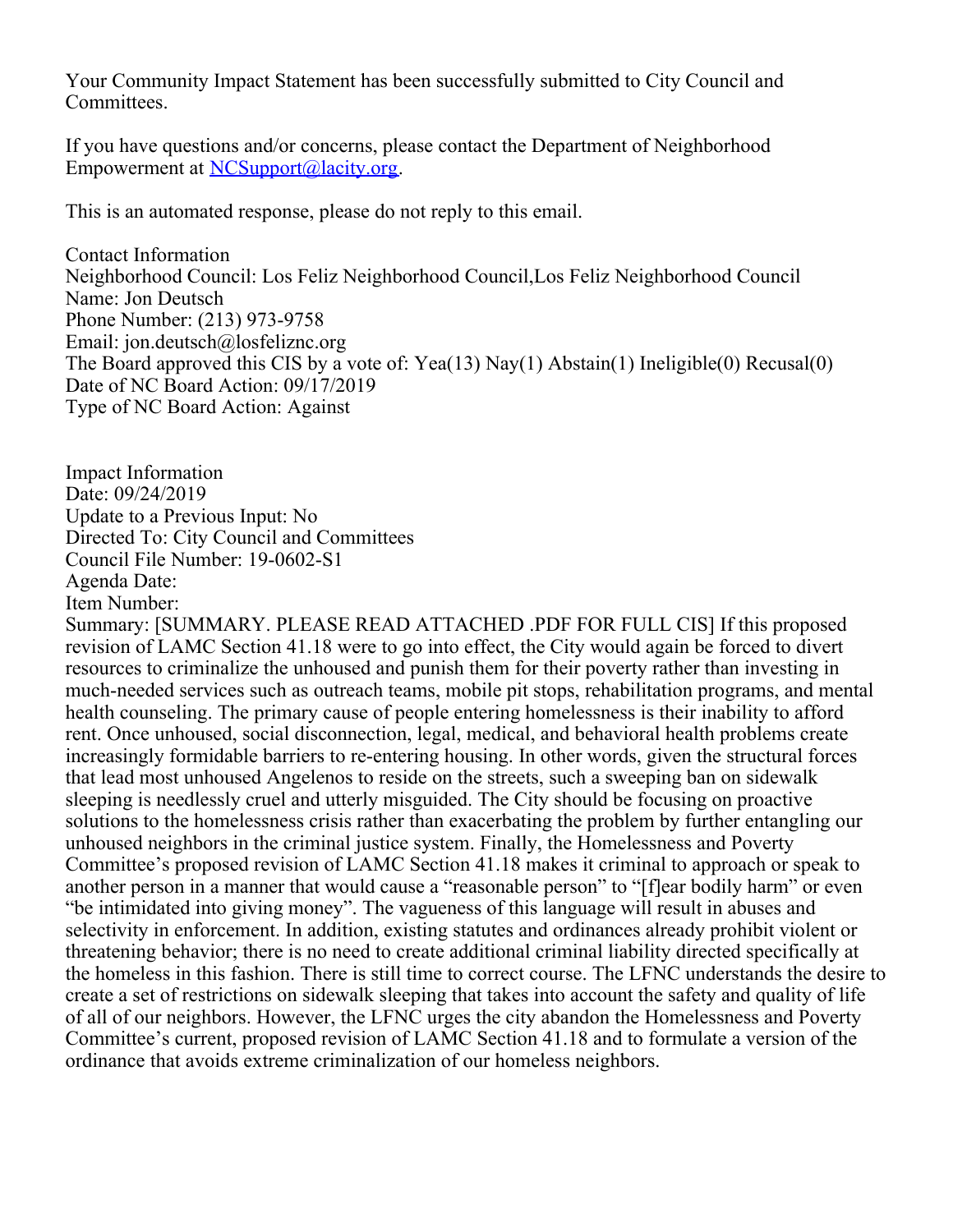



## - COMMUNITY IMPACT STATEMENT -

Council File: 19-0602-S1

Title: Obstruction or Interference / Passage of Pedestrians / Public Right-of-Way / Los Angeles Municipal Code (LAMC) / Section 41.18 / Amendment

Position: Oppose

Summary:

On July 30th, Councilmember Mitch O'Farrell put forward a motion requesting the City

Attorney to amend Los Angeles Municipal Code Section ("LAMC") Section 41.18 to delete subsection (a), with the exception of the language making it unlawful to obstruct or interfere with the free passage of pedestrians in the public right of way, to delete subsections (b) and (c), and to amend subsection (d) to conform to the 9th Circuit decision in the *Martin v. Boise* case. On August 21, 2019, Homelessness and Poverty Committee recommended that the Council adopt proposed alternate language for LAMC Section 41.18.

The Los Feliz Neighborhood Council ("LFNC") applauds the City of Los Angeles' efforts to comply with the *Boise* decision, which established that the Cruel and Unusual Punishments Clause of the Eighth Amendment precludes the enforcement laws prohibiting sleeping outside against homeless individuals with no access to alternative shelter. The Homelessness and Poverty Committee's proposed revision of LAMC Section 41.18, however, willfully ignores the spirit of the *Boise* decision and doubles-down on counter-productive approach to the homelessness crisis that focuses primarily on criminalization.

The proposed revision of LAMC Section 41.18 would make it illegal to sit, lie, or sleep within 500 feet of a park, school, daycare center, or facility providing housing, shelter, supportive services, safe parking, or storage to homeless persons—in addition to within 10 feet of any utilizable entrance, exit, driveway, or loading dock. The practical effect of these restricted zones will be to banish our homeless neighbors from broad swaths of the City. A recent analysis by the *Los Angeles Times* found that these restrictions would make sidewalk sleeping illegal in 57% of Koreatown, 49% of